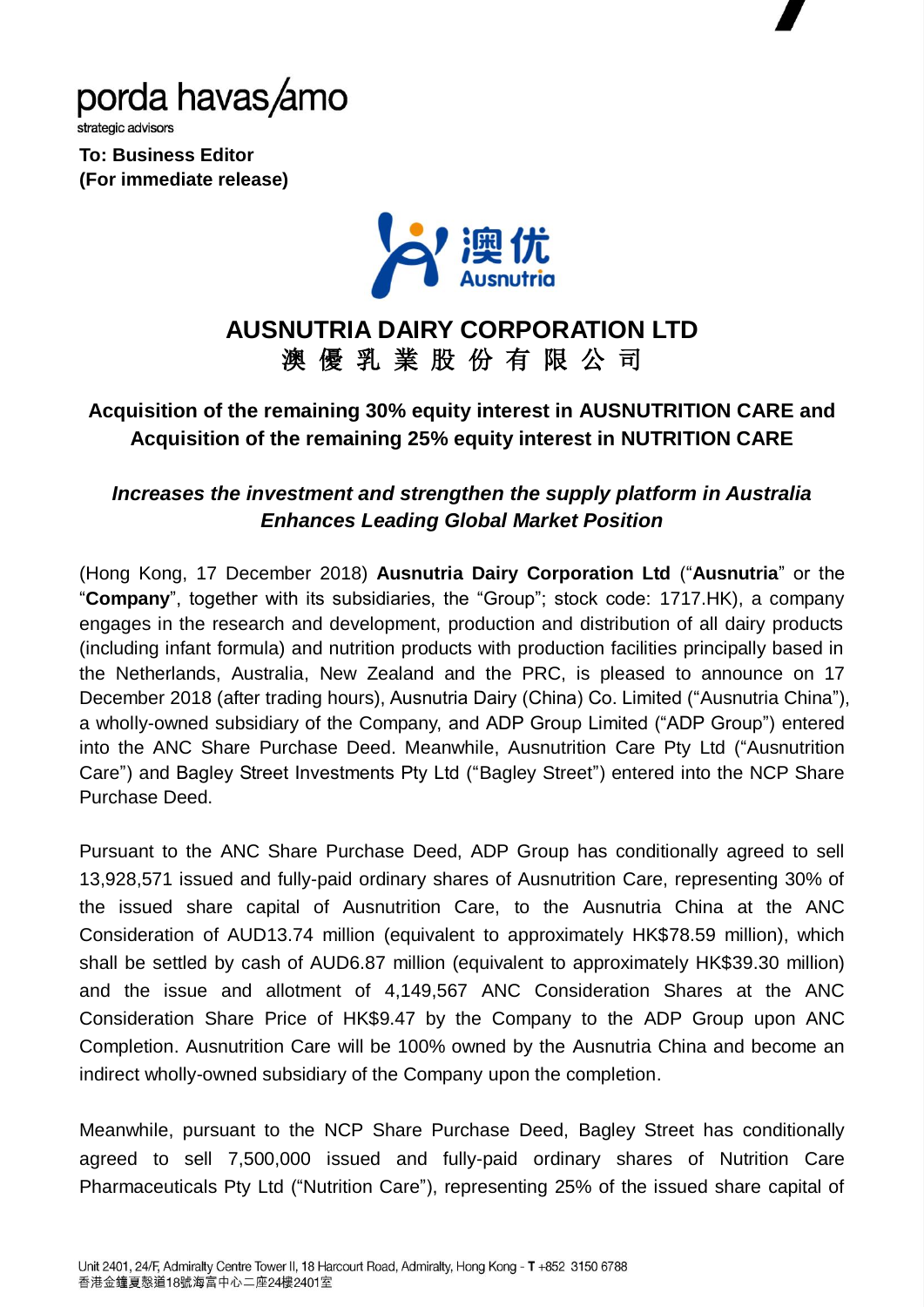rategic advisors

Nutrition Care, to Ausnutrition Care at the NCP Consideration of AUD7.90 million (equivalent to approximately HK\$45.19 million), which shall be settled by the issue and allotment of 4,954,824 NCP Consideration Shares at the NCP Consideration Share Price of HK\$9.12 by the Company to the Bagley Street upon NCP Completion. Nutrition Care will be 100% owned by Ausnutrition Care upon the completion. Further, Nutrition Care will become an indirectly wholly-owned subsidiary of the Company.

Ausnutrition Care is an investment holding company incorporated in Australia with limited liability and is principally engaged in dairy and nutrition businesses in Australia and overseas via its subsidiaries, namely ADP Holdings (Australia) Pty Ltd ("ADP") and Nutrition Care. ADP owns one of the first two Australian factories holding the infant formula product import license granted by the PRC government. It is currently one of the fifteen infant formula manufacturing enterprises in Australia that succeeded in fulfilling the registration requirements of the Certification and Accreditation Administration of the People's Republic of China. In addition, ADP has obtained Chinese Food and Drug Administration ("CFDA") registrations for all the three brands (i.e. nine formulas) under its production. Among which, one of the three brands is the only CFDA approved organic infant milk formula in Australia. Further, all the milk powder products of Ozfarm under its own brand name *Oz Farm®* are manufactured by the factory owned by ADP. It is expected that full control in ADP can optimise integration with the entire production lines of infant milk formula and nutrition business of *Oz Farm®* . Besides, after the First NCP Acquisition completed in October 2016, the Group has expanded its business into nutrition and healthcare segment. The Group launched two nutrition products, namely *Gut Relief* in late 2016 and *Soforla* in late 2017, in the PRC market. The feedback from consumers on these two products is considered to be promising and encouraging. Revenue and operating performance derived from this sector have recorded a continuous growth. The NCP Acquisition is part of the Group's plan to enlarge its product lines and expand its global presence and an important milestone.

Given (i) the outstanding qualifications of the factory owned by ADP, which are of paramount importance for the Group in strategic aspects; and (ii)the rapid growth in the international nutrition product market, the Board is of the view that ADP and Nutrition Care will grow steadily and positively contribute to the Group, and hence the further streamlining of the operations of ADP and Nutrition Care and the full control in Ausnutrition Care and its subsidiaries (including ADP and Nutrition Care) are in the long term interest of the Group.

**Mr. Yan Weibin, Chairman of the Group**, said "With the continuous implementation of 'Healthy China' strategy and the increasing consumption level, Chinese people pay more attention to health. Under the favorable policy environment and market prospect, the nutrition and health-care industry have a boomming prospect. The acquisition of the remaining equity